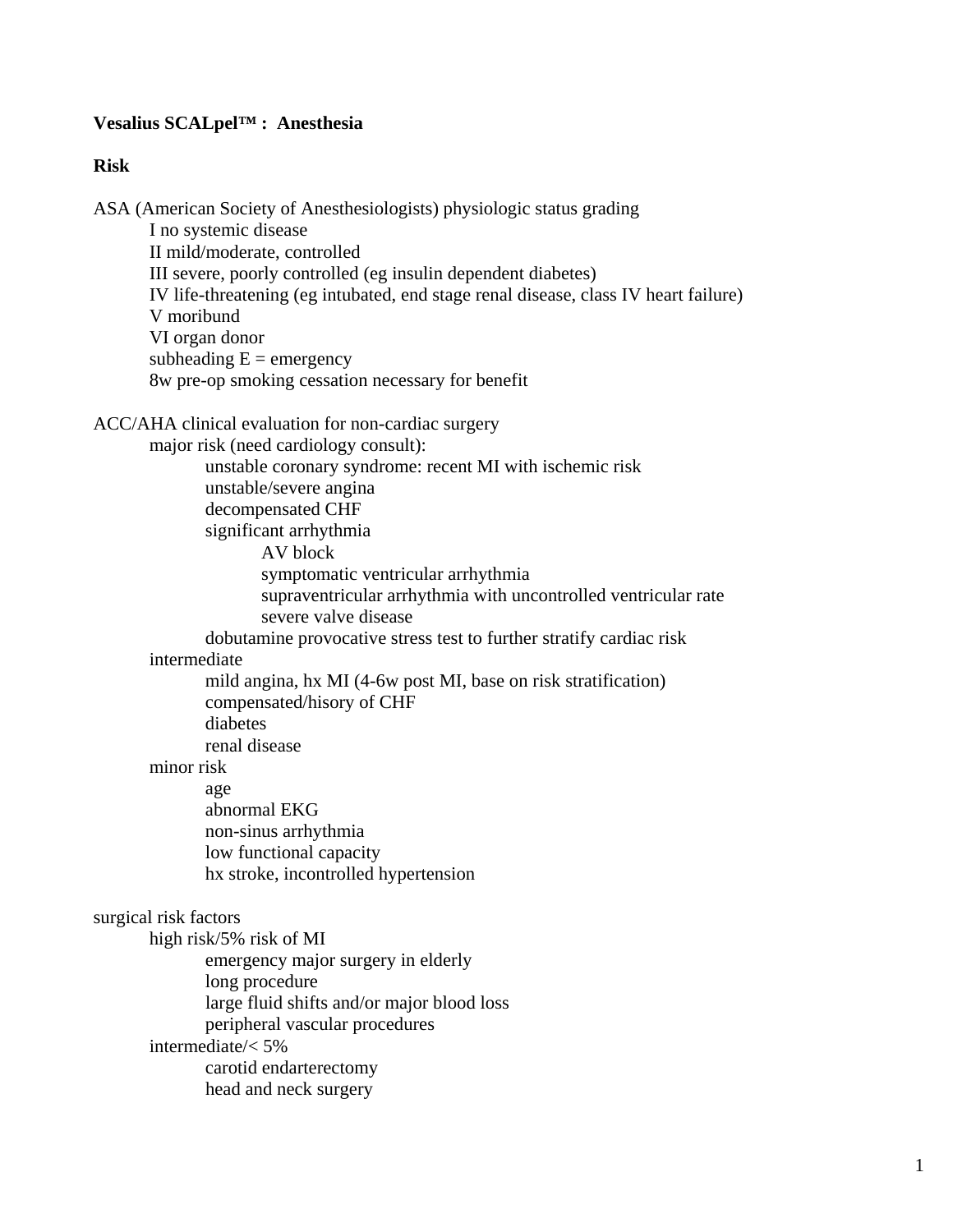intraperitoneal/thoracic orthopedic prostate low risk $/ < 1\%$  endoscopy superficial cataract breast

# **Beta blockade pre/periop**

 decreases heart rate, ischemia selective beta 1 block less bronchoconstriction target heart rate 55-70 contraindicated with hi-grade conduction disease, AS, low ejection fraction bradycardia most common adverse event calcium channel blockers, NTG do not have same protective effect AF w rapid vent response: beta block or Ca channel block (SVT adenosine)

# **Preemptive local anesthesia:**

|           | prevent afferent pain excitation of CNS                                                                                                                                       |
|-----------|-------------------------------------------------------------------------------------------------------------------------------------------------------------------------------|
|           | dramatic change post-op pain profile                                                                                                                                          |
|           | port site benefit, no benefit intraperitoneal                                                                                                                                 |
|           | all local anesthetics block Na currents in nerve fibers                                                                                                                       |
| lidocaine |                                                                                                                                                                               |
|           | onset 2m                                                                                                                                                                      |
|           | $1\%$ (10mg/cc), 3-5mg (0.5cc)/kg (7 with epi), 300mg max, redose 2h<br>no epi in digits, penis, nose, ears: risk of ischemia                                                 |
|           | IV for ventricular arrhythmias                                                                                                                                                |
|           | side effects: bradycardia, decreased contractility, A-V block, ventricular arrhythmia,<br>arrest, decreased respirations (respiratory acidosis, hypoxia), vasovagal, metallic |
|           | taste, tremor, seizure                                                                                                                                                        |
|           | marcaine/bupivicaine                                                                                                                                                          |
|           | onset 5m, duration 2-4h, 2.5mg $(1cc)/kg$ (max) of 0.25%, $(3$ w epi)                                                                                                         |
|           | seizure, heart block, myocardial depression (more cardiotoxic than lidocaine)                                                                                                 |
|           | local anesthetic CNS toxicity                                                                                                                                                 |
|           | dose dependent                                                                                                                                                                |
|           | tinnitus, dizziness, numbness tongue, circumoral, muscle twitch, visual disturbance,                                                                                          |
|           | seizure, unconsciousness, coma                                                                                                                                                |
|           | respiratory acidosis enhances CNS drug level, exacerbates seizure threashold                                                                                                  |
|           | benzodiazepines increase CNS neuronal discharge threshold, protect against seizure                                                                                            |
|           | Rx: supportive measures, ABCs, assist ventilation w $O_2$                                                                                                                     |
|           | atropine for bradycardia, ephedrine for hypotension                                                                                                                           |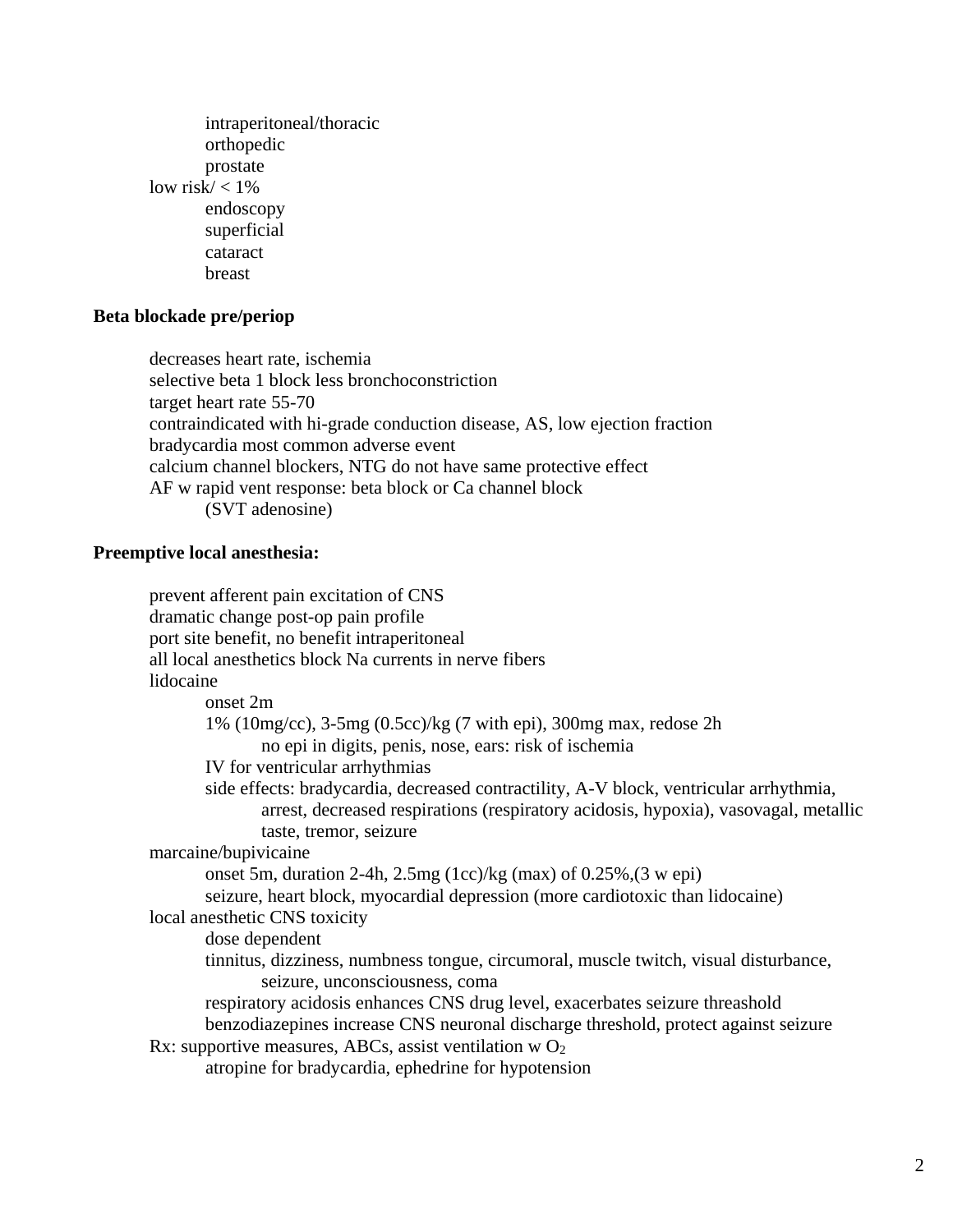# **Epidural**

 avoids higher dose narcotics, less GI dysfunction, mental status changes useful in chest trauma, chest surgery, ileus, pancreatitis, intractable angina contraindications: coagulopathy, bacteremia/sepsis (fever, elevated WBC alone not contraindication), local infection, hypovolemin, hemodynamic instability, cord hematoma/compression epidural block sympathetic 2 levels above sensation, high (T3) causes bradycardia

## **Sedatives/benzodiazepines**

 diazepam: several active metabolites, mild sedative and amnestic effects far beyond half life medazolam/versed: rapid onset, short duration (5-10m), few metabolites, incremental dose CNS depression, supress seizures only benzodiazapene that can be used as infusion (the rest IV push) lorazepam/ativan: slower onset, less prolonged effect, long term ICU sedation flumazenil/romazicon: reverse sedative and psychomotor effects of benzodiazepines little effect on respiratory depression

## **Total intravenous anesthesia (TIVA)**

 propofol/dexmedetomidine: sedative/hypnotic for induction and maintenance extremely short half life, effects stop almost immediately after IV stopped dexmedetomidine: little respiratory depression, rare allergic reaction propofol: causes respiratory depression ideal transition from long-term sedation in preparation for extubation less post-op nausea and vomiting than inhalational IV Rx for post-op N/V dose-related hypotension, more in elderly  $(16-30\%$  decrease MAP  $1<sup>st</sup> 10m)$  peripheral vasodilatation, myocardial depression bradycardia 4% with opoids or long term beta blockers transient, moderated by slow administration caution with movement disorders (Parkinson's) propofol infusion syndrome: children, pts w acute neurologic illness, sepsis susceptible rare, with prolonged hi dose systemic cytokine catechol and glucocorticoid activation cardiac and peripheral neuromuscular dysfunction rapid, marked bradycardia to asystole rhabdomyolysis, renal failure limit dose to 5mg/kg/h, less than 48h etomidate: minimal cardiovascular effects v other rapid onset induction agents ketamine IV rapis dissociative state, useful for induction

sympathetic effect: 25% increase BP, tachycardia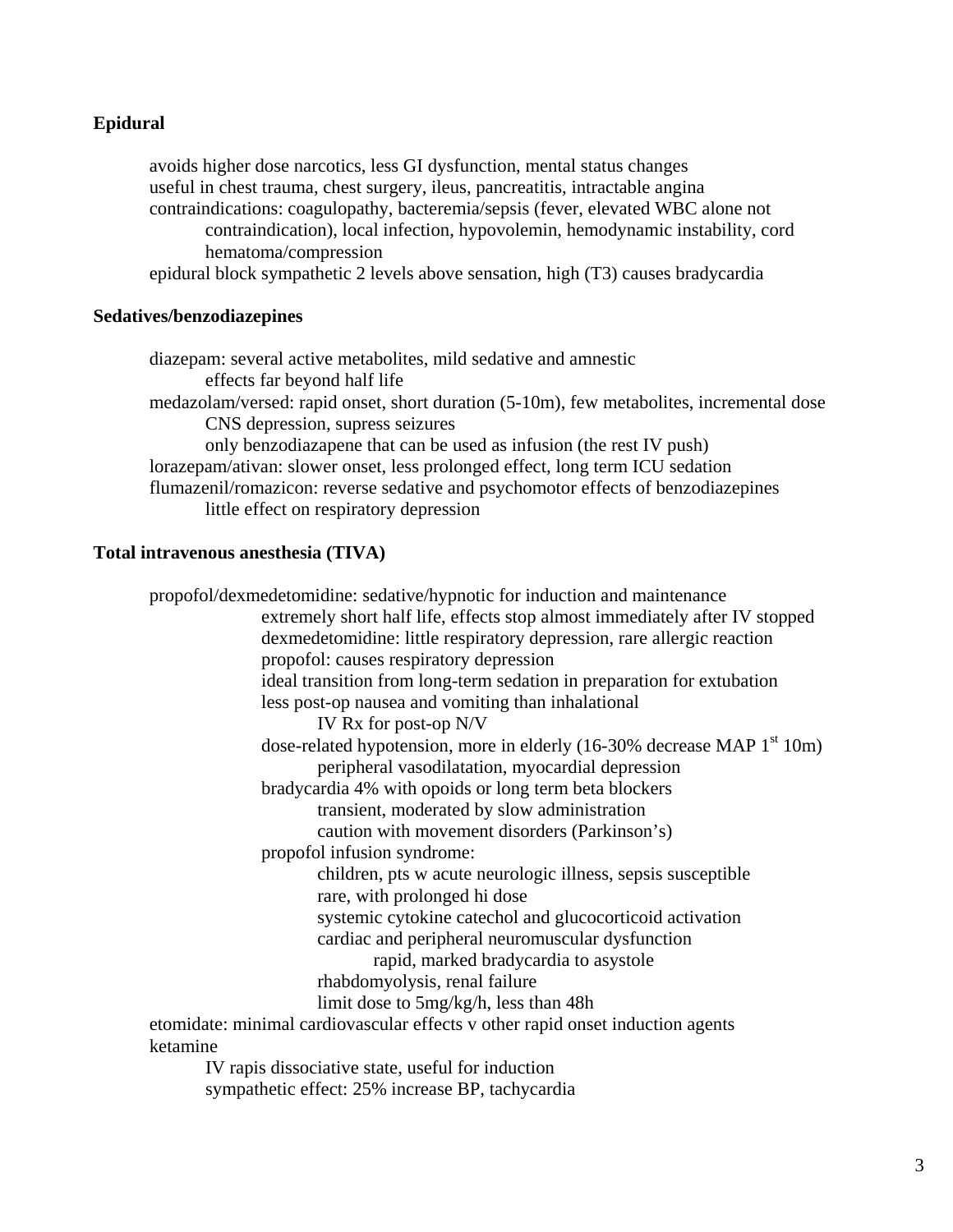bronchodilatation myocardial depression contraindicated in head injury: increased cerebral blood flow and O2 consumption and metabolic rate contraindicated with increased ICP with max adrenergic tone in traumatic hypovolemia, ketamine can drop BP halucinogen, emergence delerium droperidol/inapsine neuroleptic, antiemetic, antianxiety contraindications: prolonged Q-T (enhances), not used with other CNS depressants methohexital & thiopental significant cardiovascular depression opoids demerol poor choice: metabolite normeperidine causes convulsions long half life lowers seizure threshold cumulative after multiple doses, esp with renal failure occasional use to decrease shivering contraindicated with MAO inhibitors morphine 1-2h half life IV .08-.12mg/kg over 10-15m loading dose maintenance 4-6mg/h affects central and peripheral mu, kappa and delta receptors arteriolar and venous dilatation (release of histamine from mast and other cells) increases venous capacitance > arterial, relieve CHF least lipophilic of opoids, slow onset, long duration more effective than fentanyl and demerol which are lipid soluble and rapidly absorbed more rostral spread in epidural, spinal no incompatibility with local cirrhosis, renal disease prolong half life MS & phenothiazine can ppt pheo crisis fentanyl/sublimaze: does not release histamine, choice in pts with bronchospasm rapid onset and clearance, decreased nausea and vomiting addiction: compulsive maladaptive behavior naloxone/narcan: reverses opiod sedation and respiratory depression tolerance: need for increasing doses, can occur without dependence dependence: withdrawal symptoms (after tolerance develops)

# **MAC**

 minimal alveolar concentration of anesthesia at 1 atm. that prevents movement in 50% of pts in responsive to pain threshold increased by chronic alcohol abuse, hyperthermia, cocaine threshold decreased by hypoxia, acute intoxication, hypothermia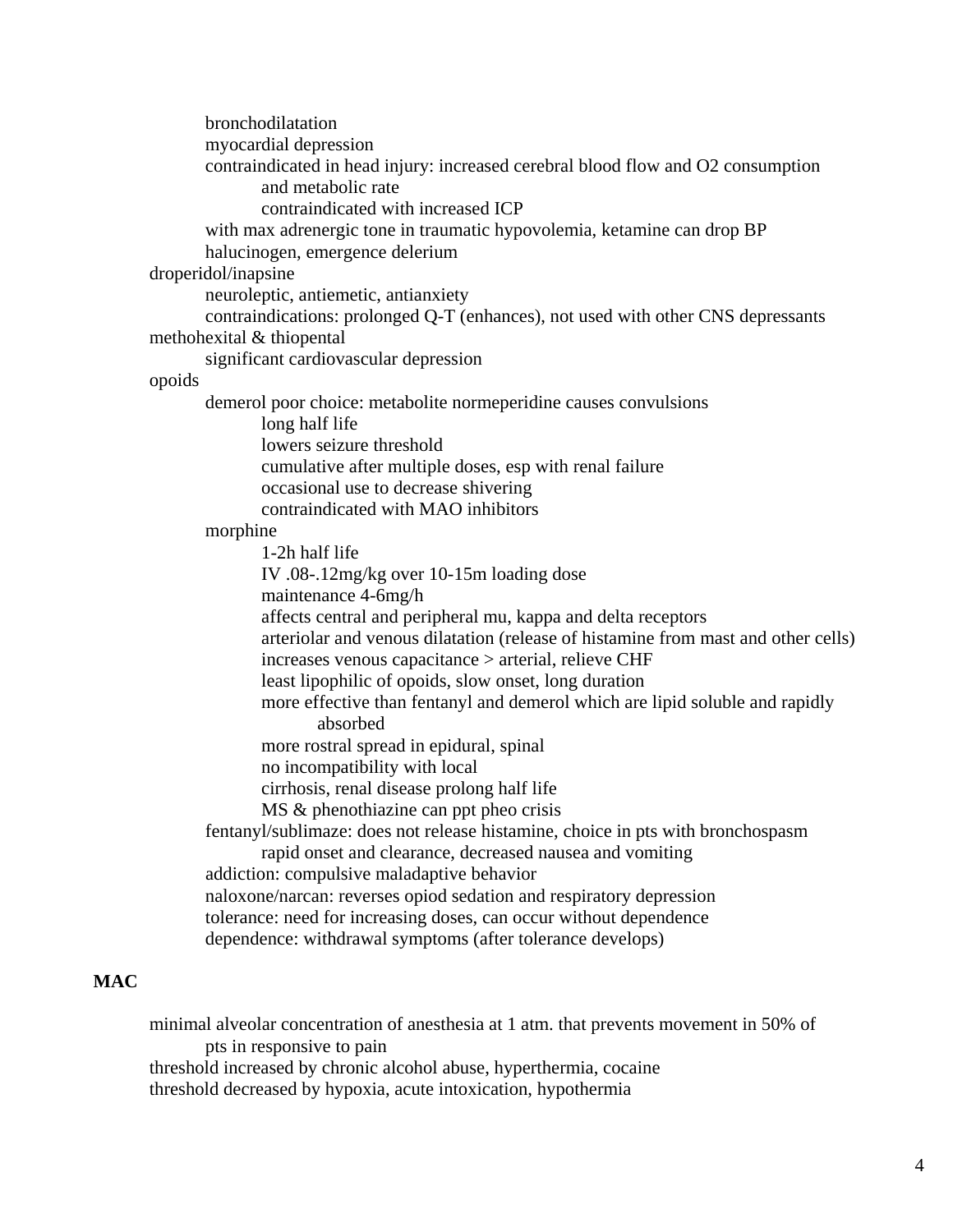beta blockade makes hard to evaluate

#### **Muscle relaxants**

both kinds of muscle relaxants most common OR cause of anaphylactic reaction (latex  $2^{nd}$ ) signs of anaphylaxis: bronchospasm, angioedema, cardiovascular collapse (antibiotics, contrast most common causes of anaphylaxis outside OR) depolarizing succinyl choline (1mg/kg): 2 Ach molecules linked end to end mimics acetylcholine only depolarizing agent still in use short-acting depolarization at myoneural junction fasciculation irreversible 5-7m return of spontaneous respiration side effects: bradycardia, hypotension, dysrrhythmias, hyperkalemia, myalgia, increased intracranial pressure, malignant hyperthermia increases K by 1mEq within minutes, can be profound with burns and maj trauma contraindicated in ophthalmologic surgery (increased intraocular pressure) and closed head injury (increses intracranial pressure) para/quadriplegics and burns have upregulated muscle endplate receptors: standard dose of succ can cause massive depolarization, acute life-threatening hyperkalemia contraindicated in end-stage liver disease (impaired metabolism prolongs duration), renal insufficiency (decreased excretion) make pt susceptible to rapid changes in K, arrhythmias non-depolarizing longer onset than succ competitive inhibition of Ach

 reversed by acetylcholinesterase inhibitors short acting: mivacuronium (histamine release) intermediate: roncuronium, cisatrecuronium, vecuronium usual agents for intubation effects last 30-45m long acting: pavulon, curare neostigmine: anticholinesterase, decreased breakdown of ach, reverse block

#### **General anesthesia**

loss of consciousness

shorter acting agents are less lipid-soluble

isoflurane, desflurane, sevoflurane (less airway irritation)

N<sub>2</sub>O decreases necessary dose of second agent decreasitg toxicity and facilitating emergence

contraindications: small bowel obstruction, pneumothorax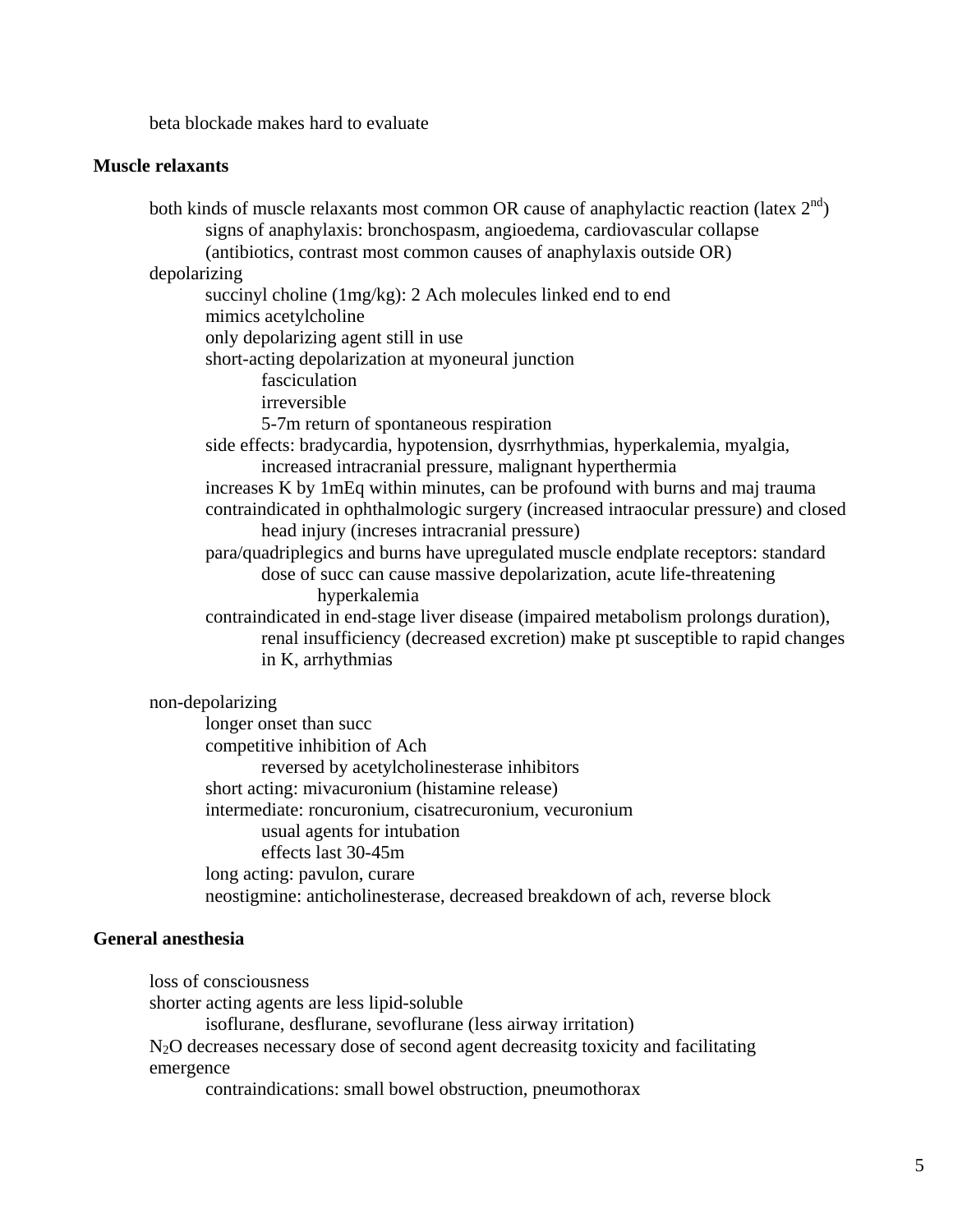diffuses into closed spaces faster than N diffuses out halothane and enflurane replaced by newer agents with less side effects halothane sensitizes myocardium to catechols, rare fulmanent hepatitis (middle aged obese women) enflurane: nephrotoxic fluoride ion, brain toxicity, seizure

## **Pneumoperitoneum/laparoscopic surgery**

 increase mean arterial pressure (sympathetic response), systemic vascular resistance, afterload, decrease cardiac filling (decreased cardiac index), tachycardia  $CO<sub>2</sub>$  hypercarbia, increased  $ETCO<sub>2</sub>$ : increase minute ventilation air or  $CO<sub>2</sub>$  embolus put pt in left lateral decubitus bone is the largest  $CO<sub>2</sub>$  reservoir rapid pneumoperitoneum can cause vasovagal effect: atropine increased pressure causes decreased femoral venous flow, decreased renal flow and GFR IVC flow is not affected until pressure of 20mm reverse Trendelenberg: decreased venous return decreases cardiac output load pts with fluid (1-2L) to prevent asystole (especially obese) effects accentuated with beta blockade, ace inhibitors, renin-angiotensin block  $CO<sub>2</sub>$  absorption increases cerebral blood flow, cerebral pressure (risk in head injury) lung: FRC & compliance decreased heat does not trigger visceral pain intraperitoneal local little effect, beneficial @ port sites

## **Malignant hyperthermia**

 autosomal dominant, several mutations muscle membrane disorder ryantodine receptor (calcium release channel) abnormality abnormal function of calcium release channel in sarcoplasmic reticulum massive build-up of calcium in myoplasm succinylcholine: generalized skeletal muscle contraction potent halogenated inhalational agents trigger: halothane, isofluorane, devofluorane, desfluorane change integrity of myolemma other triggers: infectious disease, neuroleptics, severe exercise in heat not triggered by local or spinal, propofol or narcotics manifestations: early sign masseter contraction abrupt increase end tidal  $CO<sub>2</sub>$ , hot anesthesia cannister early signs in order of occurrence: increased  $ET CO<sub>2</sub>$ , then tachycardia, then  $PVCs$  violent sustained muscle contraction unexpected cardiac arrest or arrhythmia (PVCs) after induction (increased  $Ca^{++}, K^+$ ) increased temp, arrhythmia (tachycardia), acidosis, muscle rigidity, increase creatinine kinase, myogolbinuria